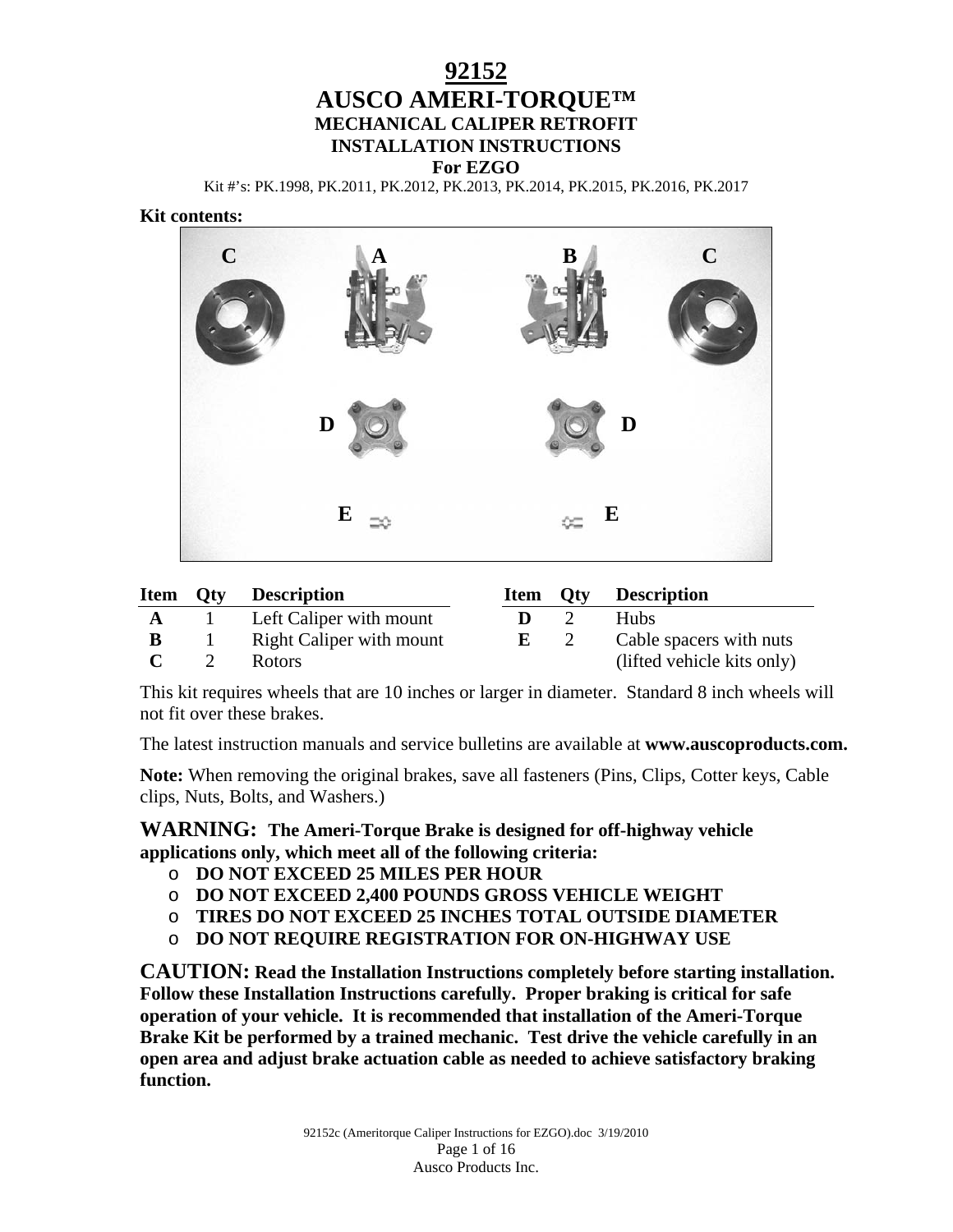**WARNING: Always conduct a visual inspection and evaluate pedal travel before operating vehicle to verify that some braking function is present. All driving tests must be done in a safe location with regard for all persons.** 

### **Installation Instructions**

fasteners. (See Fig 2)

1. Carefully remove cotter key from the large nut in the center of the drum. Remove Axle nut and washer. Remove old brake drum. Save nut, washer and cotter pin. (see Fig. 1)

2. Remove brake assembly and cable bracket from vehicle by removing the four small bolts that attach the assembly to the axle. Save all



Fig. 1 Original drum brake



Fig 2 Original drum brake assembly

3. Disconnect the cable from the brake and the cable bracket and save the cable clips and pins.



Fig 3 Original cable bracket

92152c (Ameritorque Caliper Instructions for EZGO).doc 3/19/2010 Page 2 of 16 Ausco Products Inc.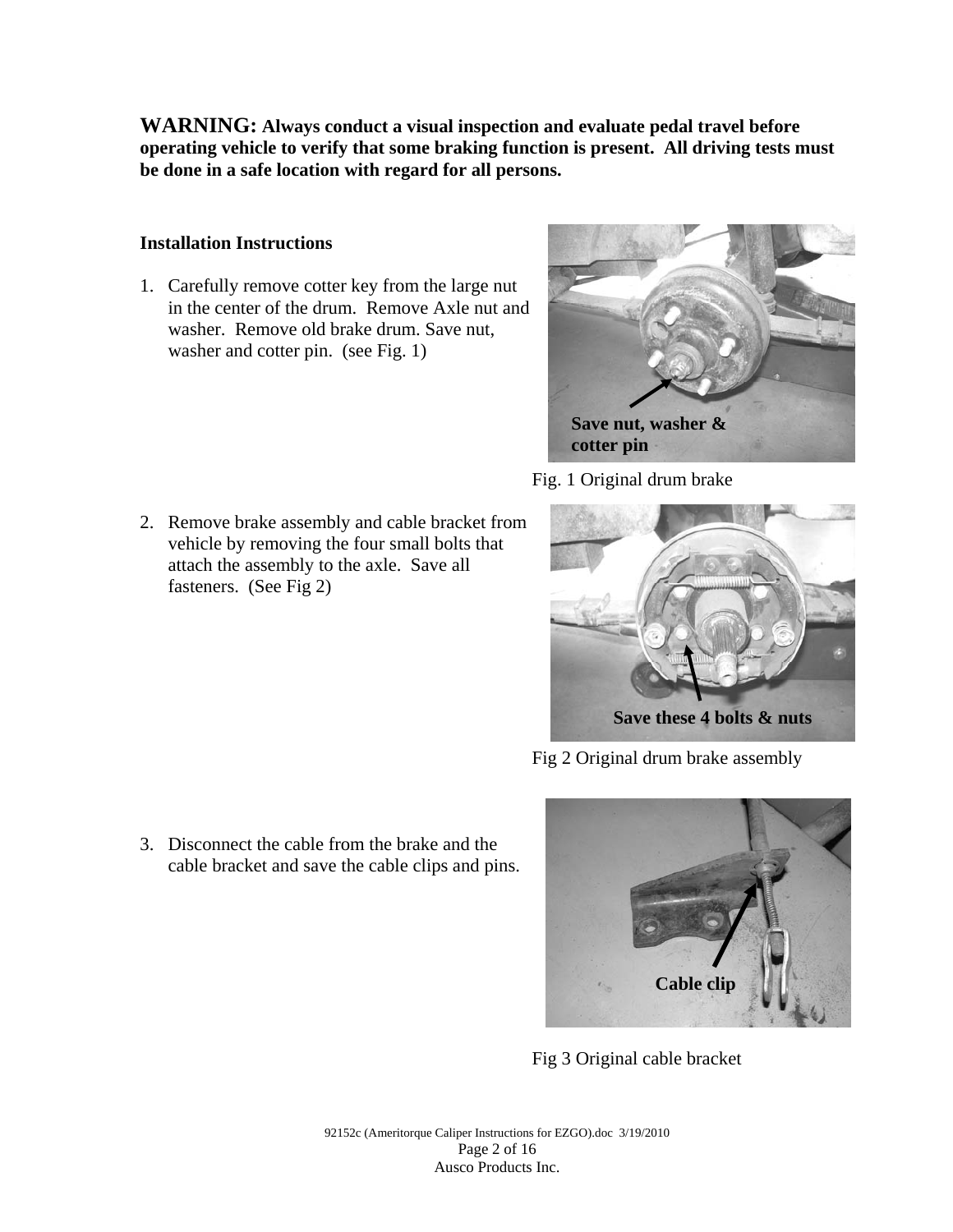**Attention: The factory cable return spring is unnecessary with Ameri-Torque brakes and limits brake wear and travel. The spring must be removed to insure full brake lever travel.**  (See Fig. 3a)

- a. Grab the end of the spring coil with needle nose pliers.
- b. Pull the spring end. The spring wire will unwind off of the cable.



Fig 3a – Spring removal

4. Install supplied hub on axle shaft using vehicle manufacturer's recommended spline lube. Retighten axle nut to vehicle manufacturer's specification and install cotter pin (See Fig. 4)

5. On each new caliper assembly, remove the mounting bracket by removing the bolts and spacer sleeves. (See Fig 5)



Fig. 4 Install splined hub



Fig 5 – remove mount bracket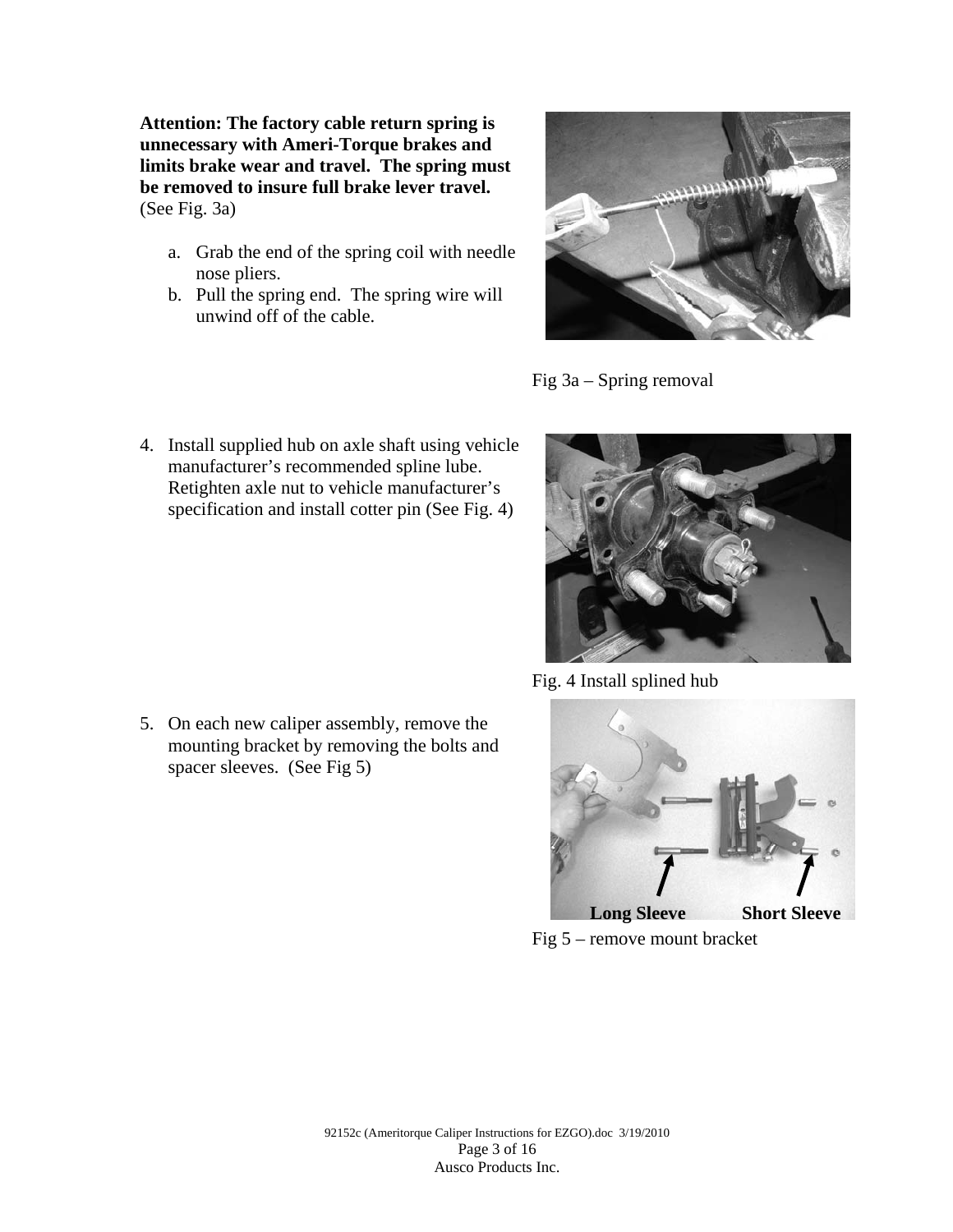6. Install new brake mounting bracket facing downward onto outside of axle tube bracket. Use the 4 bolts and nuts that were removed in step 2, head of bolt facing outward. Tighten to 18-20 ft-lbs (See Fig. 6)



Fig. 6 Installed caliper mounting bracket.

- 7. Mount rotor over hub. For temporary holding while brake is being installed, finger tighten (2) wheel nuts over hub. (See Fig.7)
- 8. Determine which caliper is left and which is right. (See the Content's photo at beginning of instructions)



Fig. 7 - (2) lug nuts to temporarily hold rotor in place.



Fig. 8 - front view

92152c (Ameritorque Caliper Instructions for EZGO).doc 3/19/2010 Page 4 of 16 Ausco Products Inc.

9. Install caliper onto rotor. Orient brake so that mounting holes line up with the brake mounting bracket. Brake lever actuation lever and spring are to be oriented toward back of vehicle. Cable bracket should be toward the front of vehicle and spring toward the rear. If not, you may have the left brake on the right side.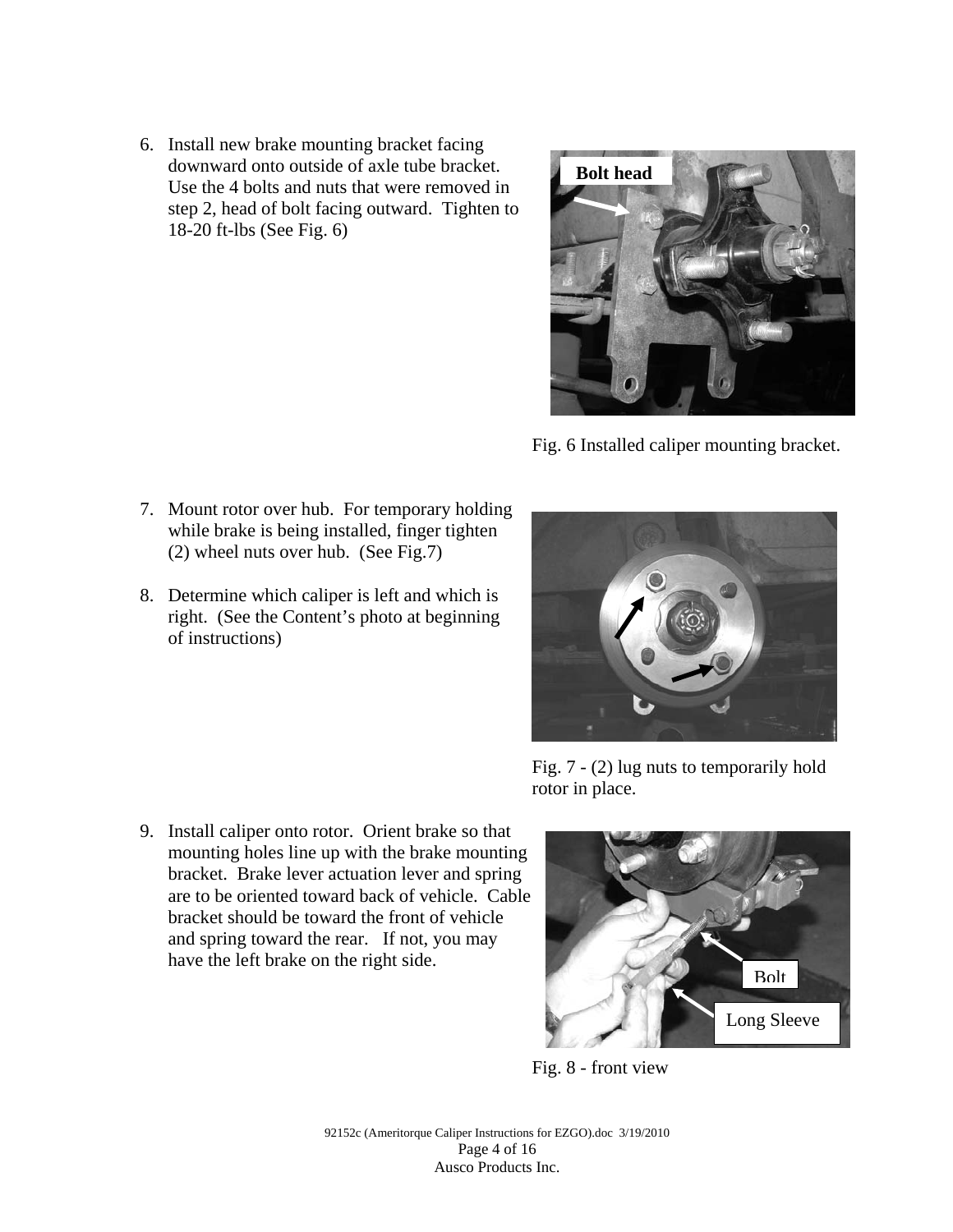- 10. Insert bolt in long sleeve then install bolt with sleeve through front of caliper. Push bolt and mounting sleeves thru holes in brake until they hit the mounting bracket. Install short sleeve and nut over bolt on the back of caliper. Tighten nut to 20-25 ft-lb. (See Fig.'s  $8 \& 9$ )
- 11. Verify that brake caliper is sliding freely on mounting sleeves by pushing the caliper back and forth.



Fig. 9 - Back view of caliper.



Fig. 10 - Installing retaining clip



Fig. 11 - Attach brake cable to lever

12. Anchor brake cable conduit fitting to cable bracket provided on brake caliper. Use retaining ring from previous drum installation to keep it in place. (See Fig. 10)

- 13. Attach cable end to hole on the end of brake actuation lever with original clevis and hitch pin. (See Fig. 11) You may need to loosen the cable at the pedal linkage to have enough slack to install pin. (See Fig. 12)
	- a. First loosen the locking nut on the linkage rod.
	- b. Then loosen the large adjustment nut.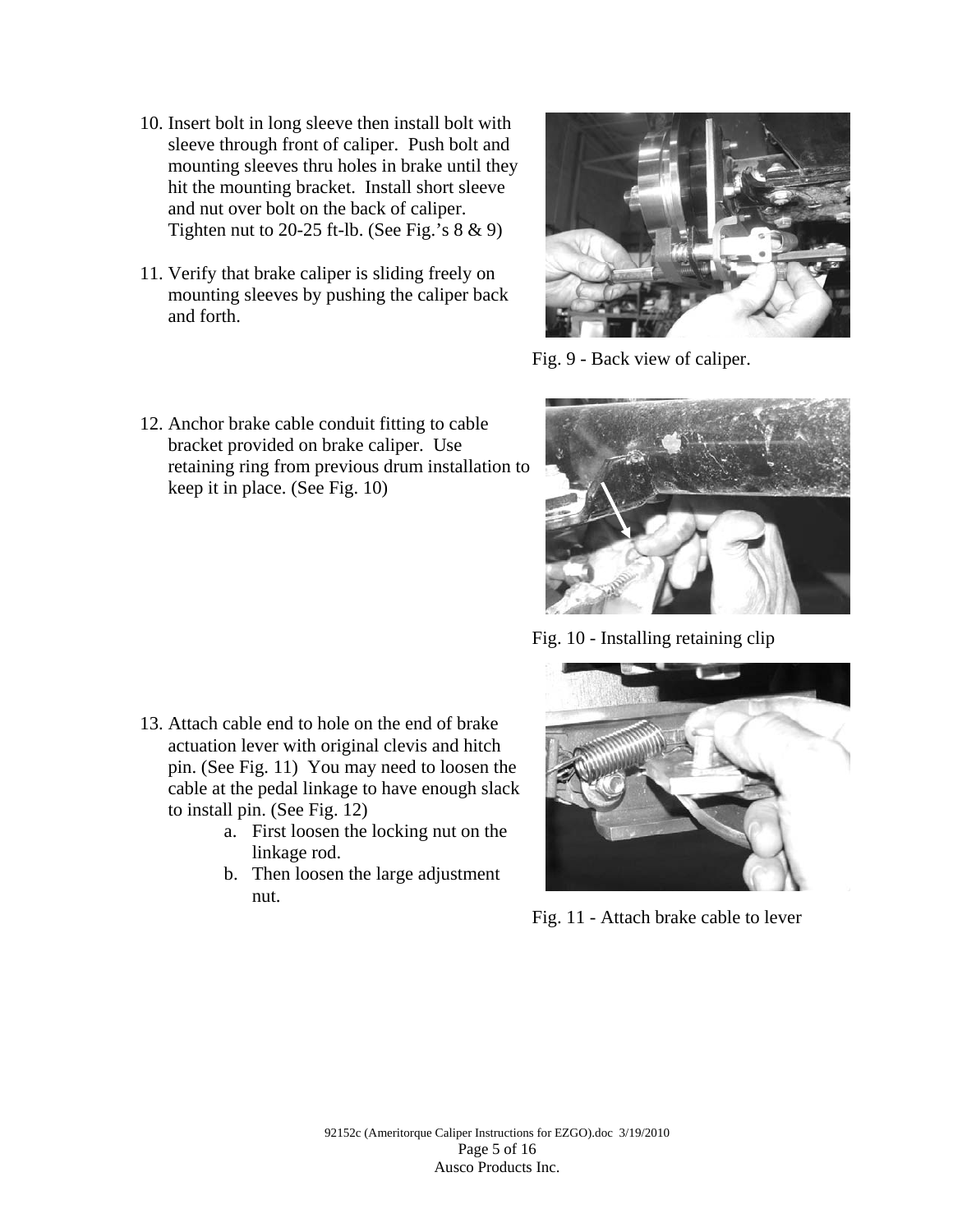

Fig. 12 - To loosen cable, first loosen locking nut at equalizer bar.

15. **If you have a lifted vehicle,** you may need to install cable extensions. (If your vehicle is not lifted, skip to step 16)

#### **Installing cable extensions**

14. Repeat steps 1-13 for other brake.

- a. Remove adjustment nuts from linkage.
- b. Remove rubber plugs in equalizer bar then remove bar from cables. (see Fig 13)
- c. Disconnect cables and remove retainer clips at vehicle frame. Remove cable end from vehicle frame.

d. Install cable extender to vehicle frame cable mount. (arrow in Fig

rubber plugs.

against the equalizer bar.

tightening lock nut to 8 to 10 ft-lbs.

Install cable ends through equalizer



Fig 13 – Removing equalizer bar



Fig 14 – Cable extenders installed

92152c (Ameritorque Caliper Instructions for EZGO).doc 3/19/2010 Page 6 of 16 Ausco Products Inc.

$$
Fig 13 - Removing equalizer be
$$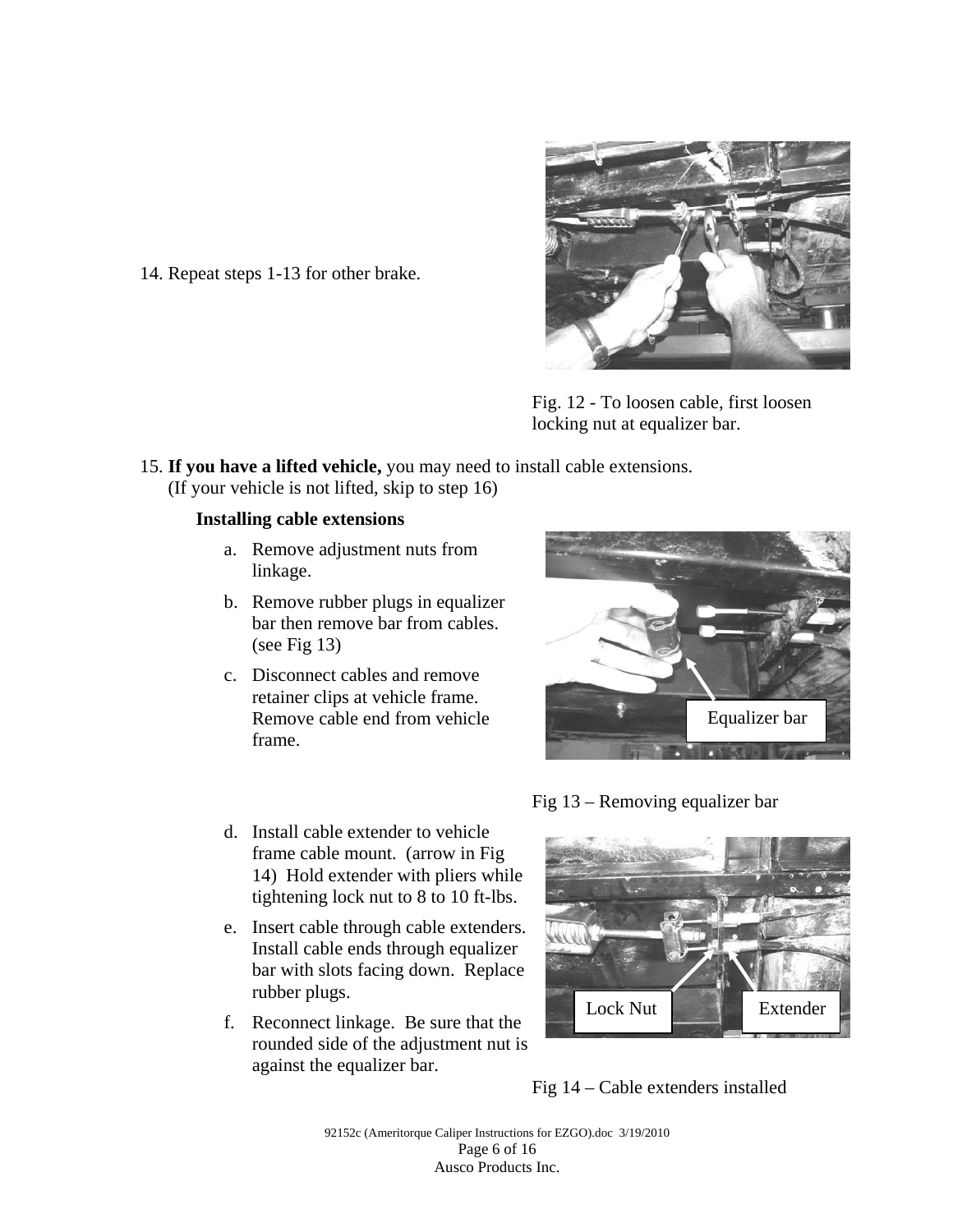16. Adjust brake cable tension so that brake pads drag against rotor. (See Fig. 15) Then firmly actuate brake pedal a few times. Loosen brake cables just enough that the rotors spin freely. Firmly actuate pedals each time you make an adjustment. Cables should be tight enough for good pedal feel but not cause brake drag.

Suggested running clearance to rotor is 0.003" to 0.005".



Fig. 15 Adjusting cable

Suggested method to check running clearance:

Check running clearance on both calipers at the same time (use 2 feeler gauges).

- a. Insert feeler gauge between back of rotor and inside brake pad in the center of the pad. (See Fig. 16)
- b. You should have some resistance but still be able to move the feeler gauges across the full width of the pad.



Fig. 16 Check pad clearance of both wheels at the same time.

- 17. Remove the feeler gauges and verify that brake caliper is sliding freely on mounting sleeves by pushing the caliper back and forth.
- 18. Check pedal feel. Re-adjust brake cable as necessary. Verify that brakes do not drag. Tighten the cable linkage lock nut against the adjustment nut.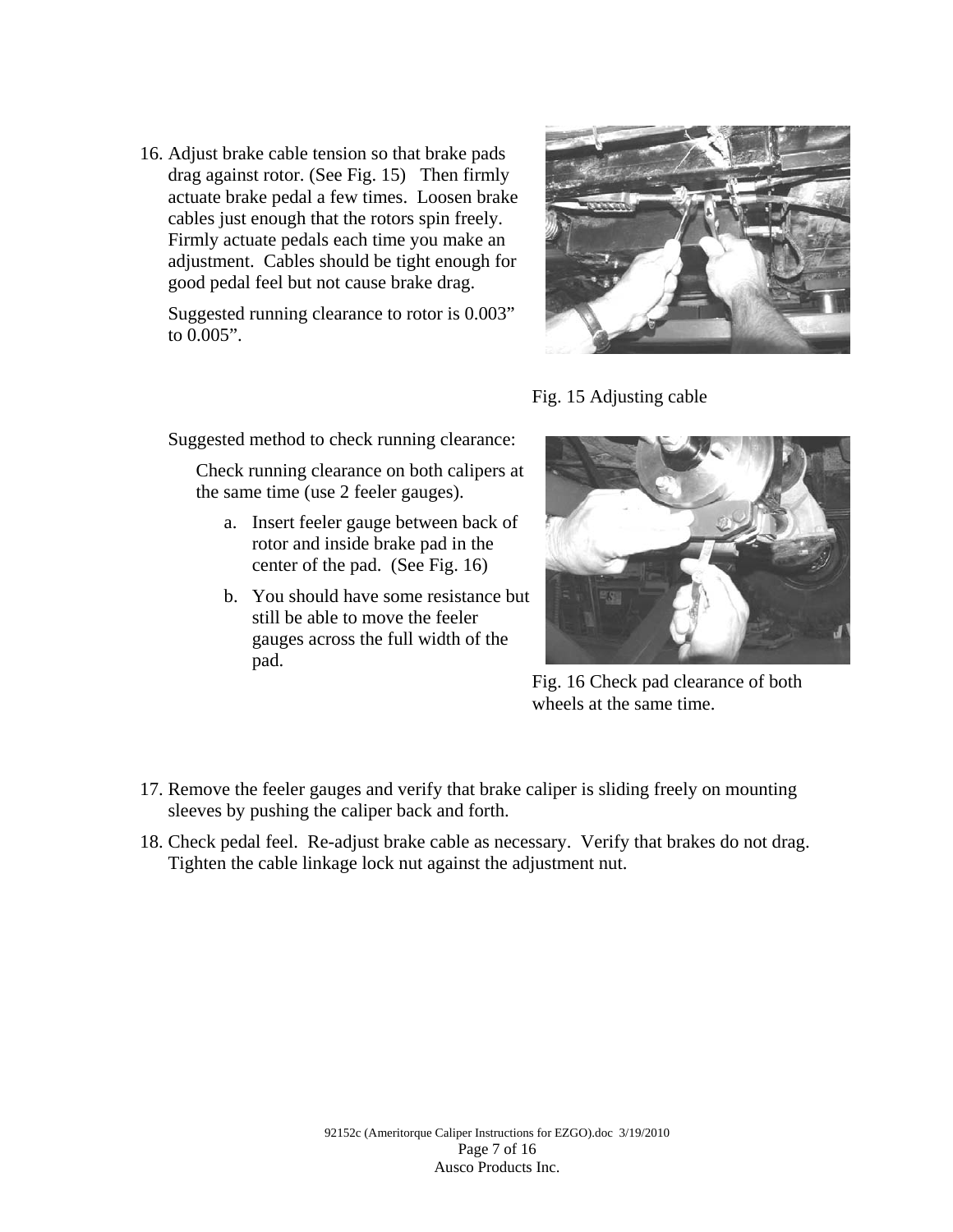- 19. Remove the two temporary holding nuts from hubs.
- 20. Install wheels and tighten wheel nuts per vehicle manufacturer's recommendation.
- 21. Verify wheel does not contact brake. (See Fig. 17)
- 22. Carefully drive the vehicle to check pedal feel. Re-adjust brake cable as necessary. Verify that brakes do not drag.



Fig 17 – Brake inside wheel

**CAUTION: Test-drive the vehicle carefully in an open area and adjust the brake actuation cable as needed to achieve satisfactory braking function. Brakes will need time to break in. Brakes may need re-adjustment after the first few hours. If you experience noise while driving, loosen brake cables and re-check pad clearance. Satisfactory brake performance does not eliminate the need for routine brake testing and inspection. Continued proper brake operation depends on periodic maintenance.** 

**WARNING: Always conduct a visual inspection and evaluate pedal travel before operating vehicle to verify that some braking function is present. All driving tests must be done in a safe location with regard for all persons.** 

**For questions, concerns, problems, comments, please contact your local dealer.**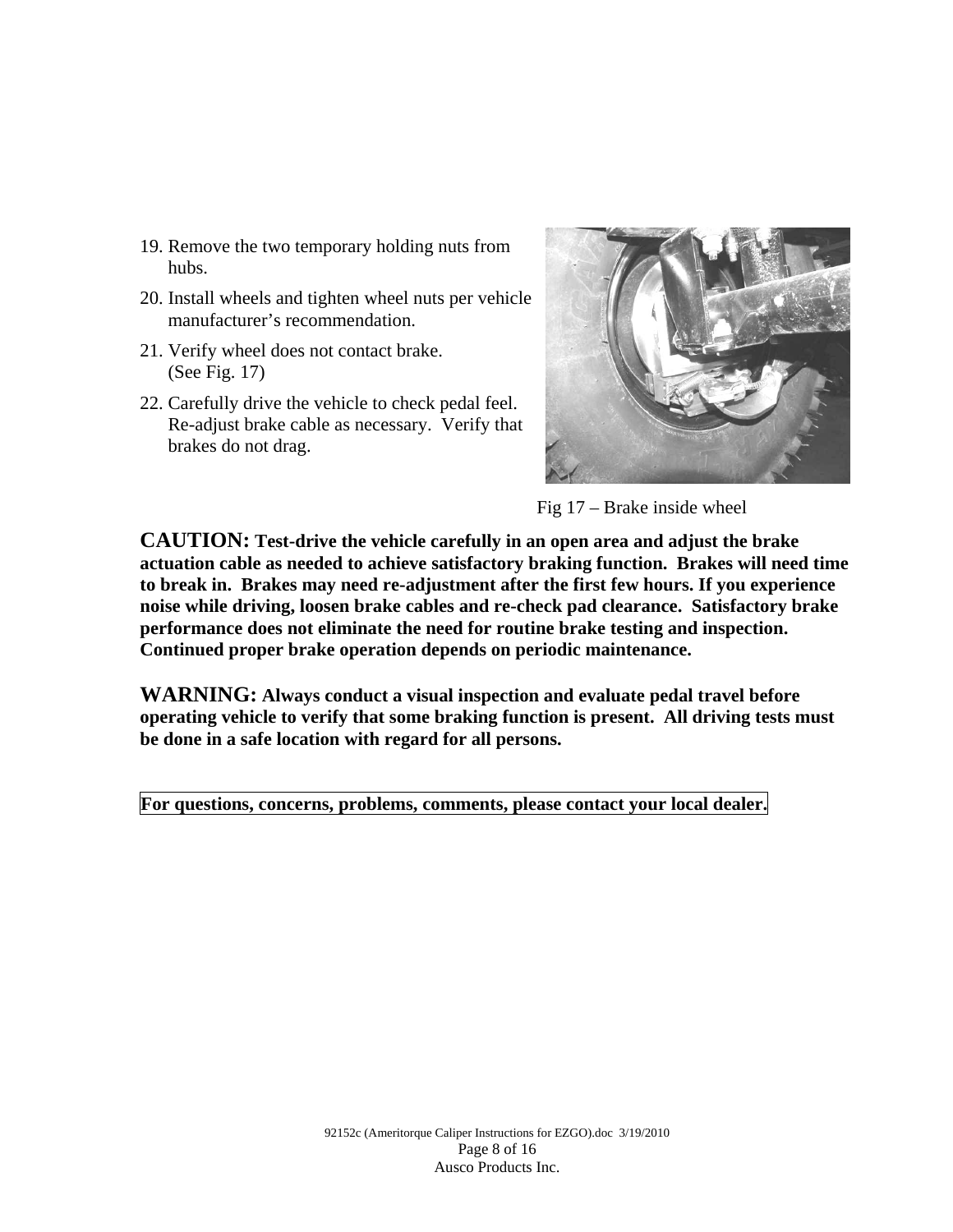## **Maintenance**

WARNING: **The caliper must be inspected for wear periodically. To protect rotor from damage, there will be substantial material left on pads when replacement is required. Do not shim this brake. Do not use lining thickness as a measure of pad replacement. Use the following procedure to determine need for replacement.** 

- a. If the vehicle is not on its wheels, be sure it is properly supported with jack stands.
- b. Have an assistant apply brake pedal fully and hold during inspection. (For reference, this should be about 125 lbs applied to the pedal.)
- c. Check on both calipers that there is at least ¼" of cable showing between the yoke and housing. (See Fig M1) (If there is a rubber boot over the cable, pull it back.)
- d. If there is less than  $\frac{1}{4}$ " you must replace your brake pads (see page 12).\*

\* It is normal to still have material on the pad even if the above inspection indicates replacement is required. This is by design to protect the brake rotor from damage. Always replace brake pads on both the left and right brake assembly.



Fig M1 – Determining pad replacement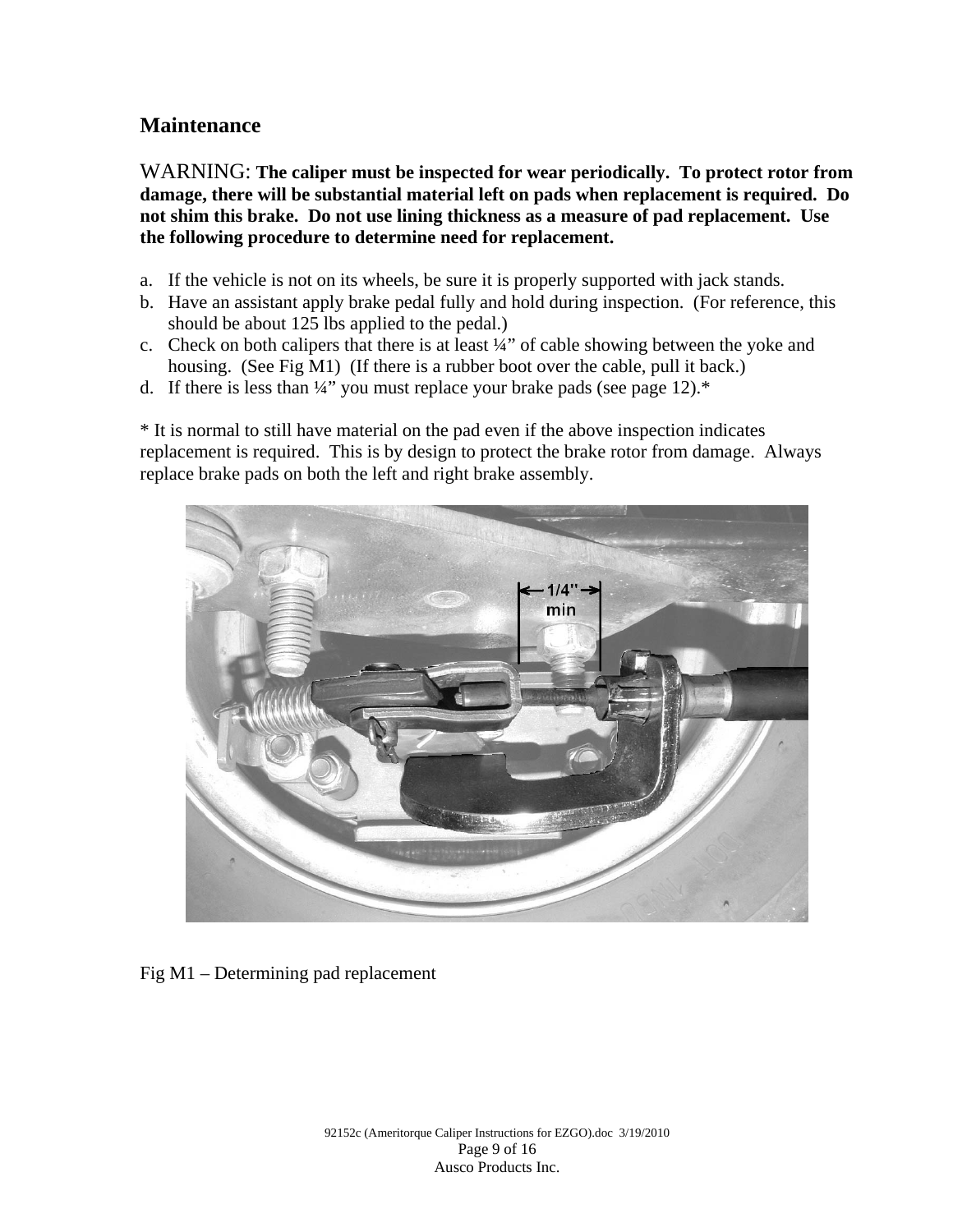**Your Ameri-Torque brakes will need periodic adjustment. If you feel that the pedal travel is too much or if the parking brake is less effective, you should adjust your brakes. If you cannot adjust your brake system any further you may need to replace the brake pads (see page 12).** 

#### **Adjustment Instructions**

- 1. Remove wheels. Install 2 lug nuts on each brake rotor to temporarily hold rotor.
- 2. Adjust brake cable tension so that brake pads drag against rotor. (See Fig. M2) Then firmly actuate brake pedal a few times. Loosen brake cables just enough that the rotors spin freely. Firmly actuate pedals each time you make an adjustment. Cables should be tight enough for good pedal feel but not cause brake drag.

Suggested running clearance to rotor is 0.003" to 0.005".



Fig. M2 Adjusting cable

Suggested method to check running clearance:

Check running clearance on both calipers at the same time (use 2 feeler gauges).

- a. Insert feeler gauge between back of rotor and inside brake pad in the center of the pad. (See Fig. M3)
- b. You should have some resistance but still be able to move the feeler gauges across the full width of the pad.



Fig. M3 - Check pad clearance of both wheels at the same time.

3. Remove the feeler gauges and verify that brake caliper is sliding freely on mounting sleeves by pushing the caliper back and forth.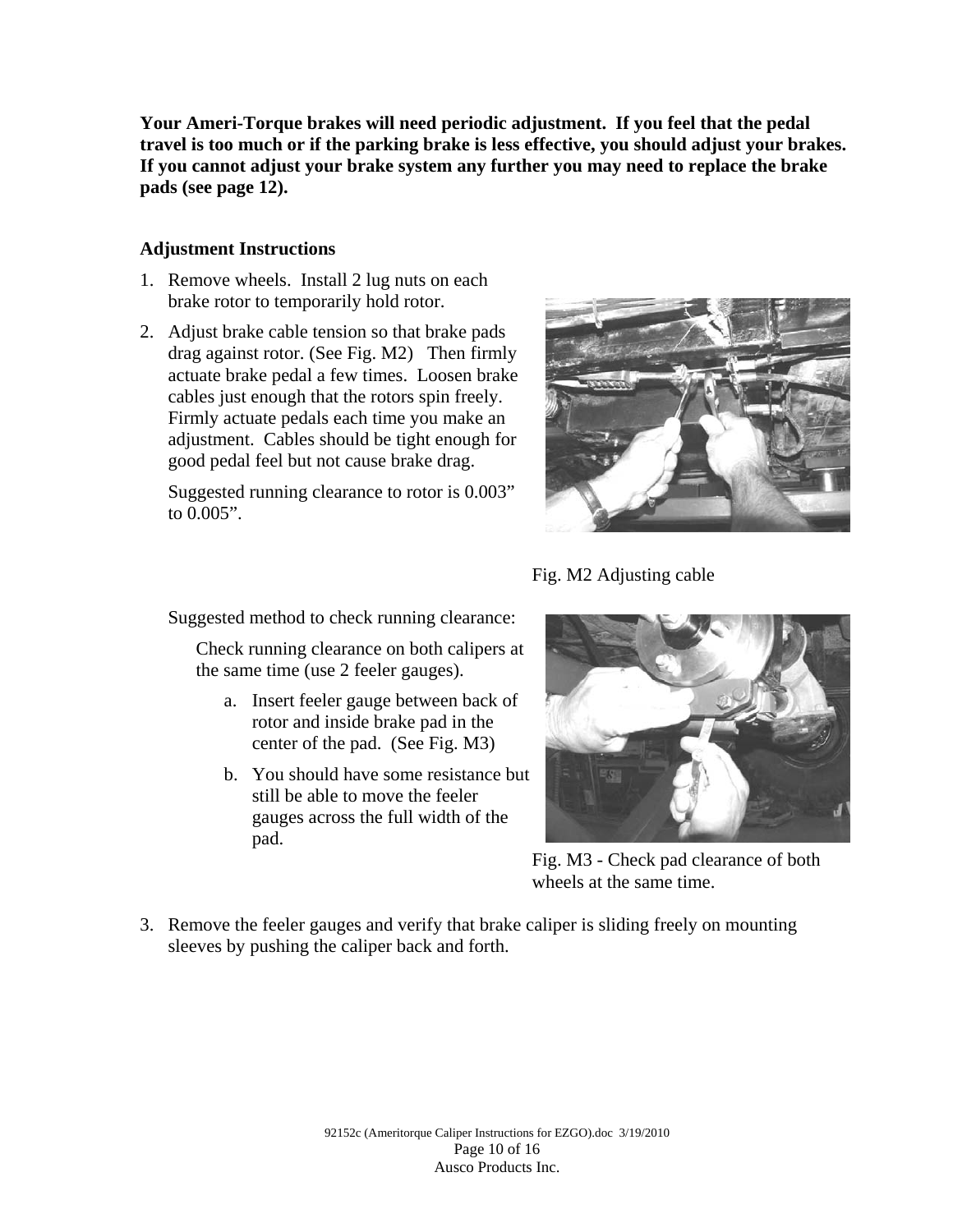- 4. Check pedal feel. Re-adjust brake cable as necessary. Verify that brakes do not drag.
- 5. Tighten the cable linkage lock nut against the adjustment nut.
- 6. Remove the two temporary holding nuts from hubs.
- 7. Install wheels and tighten wheel nuts per vehicle manufacturer's recommendation.
- 8. Carefully drive the vehicle to check pedal feel. Re-adjust brake cable as necessary. Verify that brakes do not drag.

**CAUTION: Test-drive the vehicle carefully in an open area and adjust the brake actuation cable as needed to achieve satisfactory braking function. If you experience noise while driving, loosen brake cables and re-check pad clearance. Satisfactory brake performance does not eliminate the need for routine brake testing and inspection. Continued proper brake operation depends on periodic maintenance.** 

**WARNING: Always conduct a visual inspection and evaluate pedal travel before operating vehicle to verify that some braking function is present. All driving tests must be done in a safe location with regard for all persons.** 

**For questions, concerns, problems, comments, please contact your local dealer.**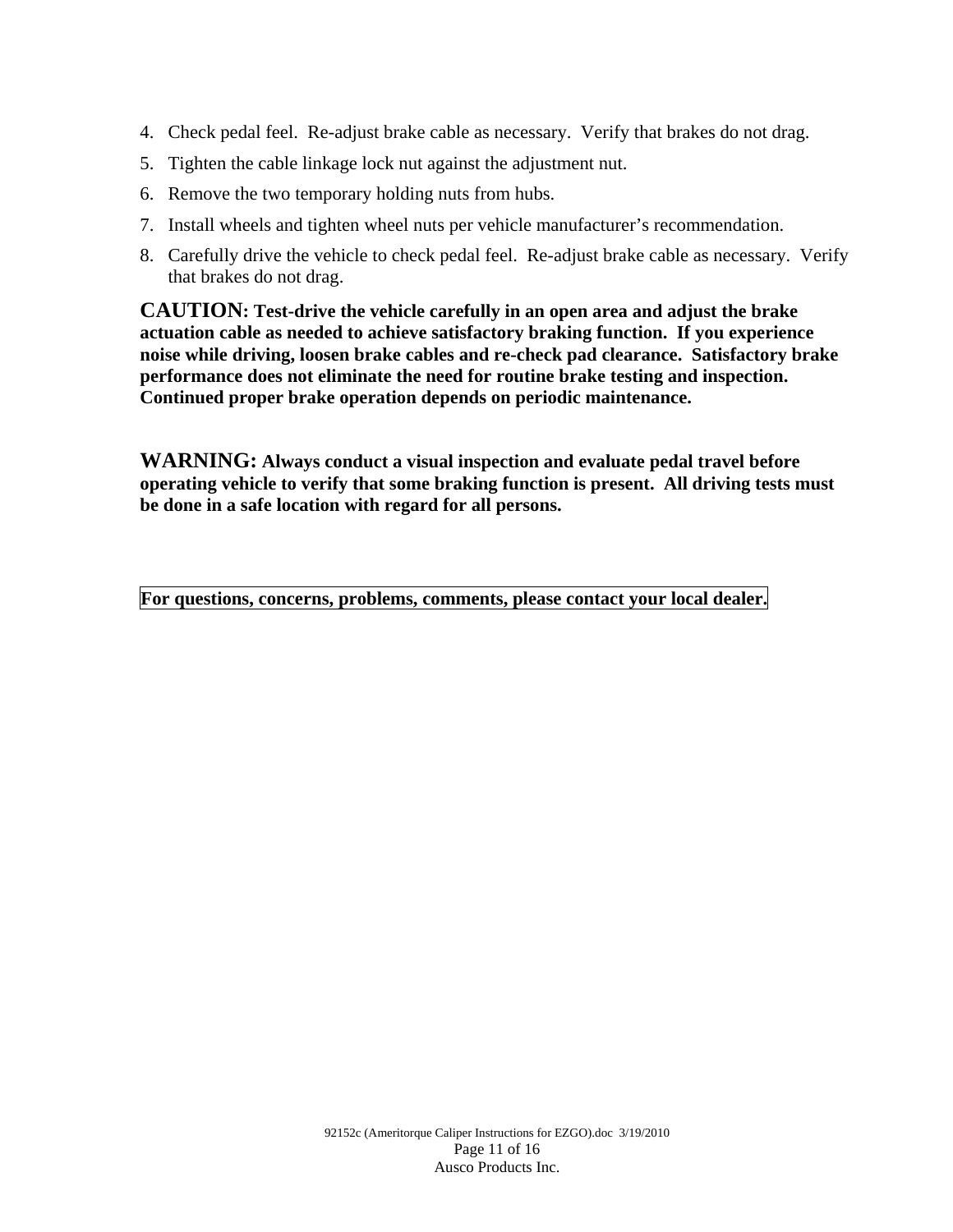# **Pad Replacement**

## **WARNING: Use only Ausco OEM replacement parts. Failure to do so may result in diminished brake performance.**

#### **Ordering replacement pads:**

| If your outer caliper pad is painted red, order kit | PK.2007 |
|-----------------------------------------------------|---------|
| If your outer caliper pad is not red, order kit     | PK.2022 |

Kits come with 4 pads (for 2 calipers) 4 springs and 4 shim washers.

**Note:** Caliper pad material is designed to work only with matching rotors. Do not use a different kit than is currently on your vehicle. Noise and abnormal rotor wear may result. Calipers that are painted red (PK.2007) work with a rotor marked with a "G" inside the rotor. Calipers that are not painted (PK.2022) work with a rotor marked with a "D" *or* no marking inside the rotor.

#### **Replacement Instructions**

1. Loosen cables at pedal linkage. (See Fig R1)



Fig. R1 - To loosen cable, first loosen locking nut at equalizer bar.

2. Remove the wheels. Re-install two lug nuts to hold rotor in place. (See Fig R2)



Fig R2 – Install 2 lug nuts.

92152c (Ameritorque Caliper Instructions for EZGO).doc 3/19/2010 Page 12 of 16 Ausco Products Inc.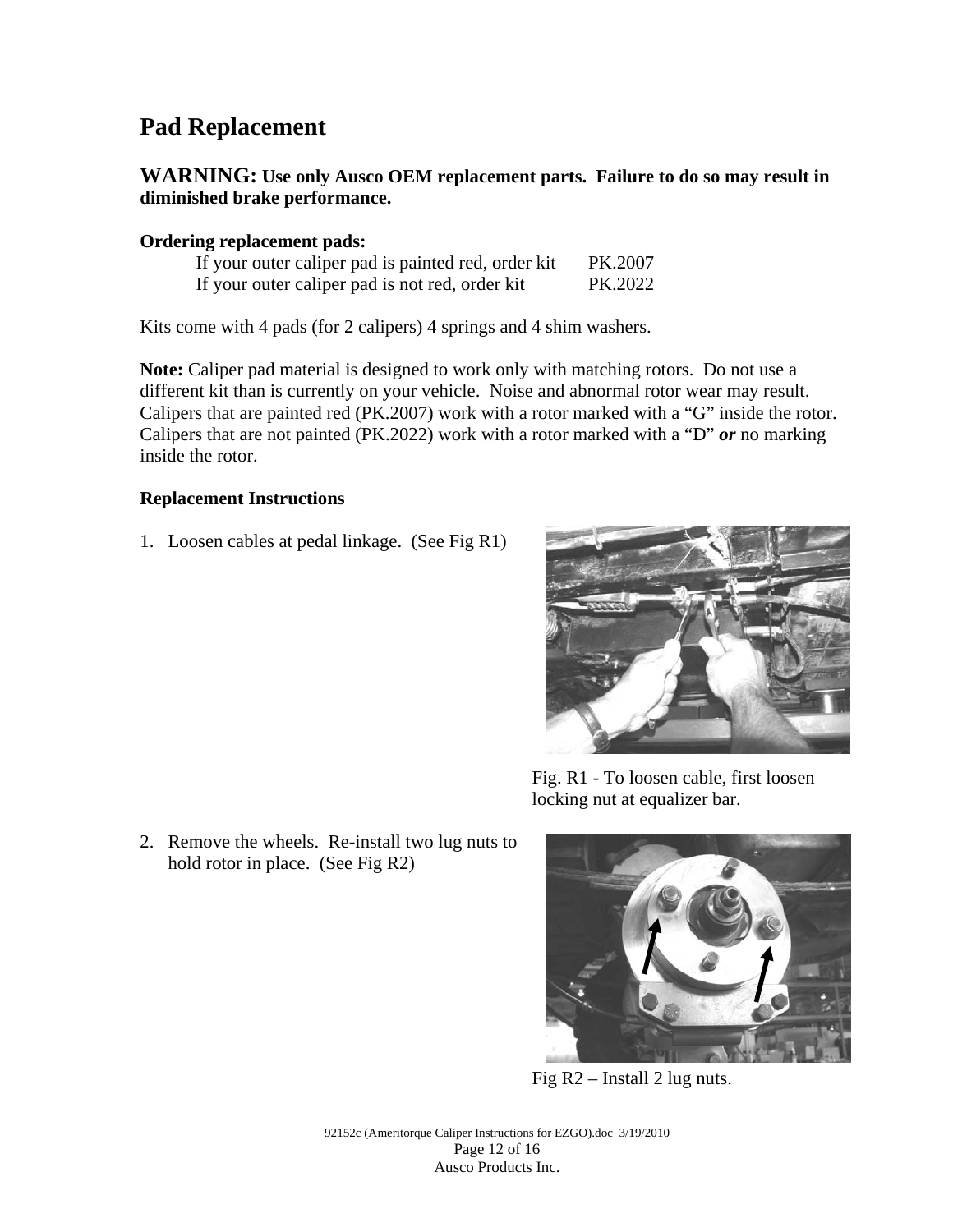3. Remove the two inner caliper bolts to remove the caliper. Keep track of the spacers. (See Fig R3)



Fig R3 – Remove caliper.



Fig R4 - disassembly

4. Remove the two outer bolts to disassemble caliper. (See Fig R4) **Be careful to keep all nuts, washers and sleeves.**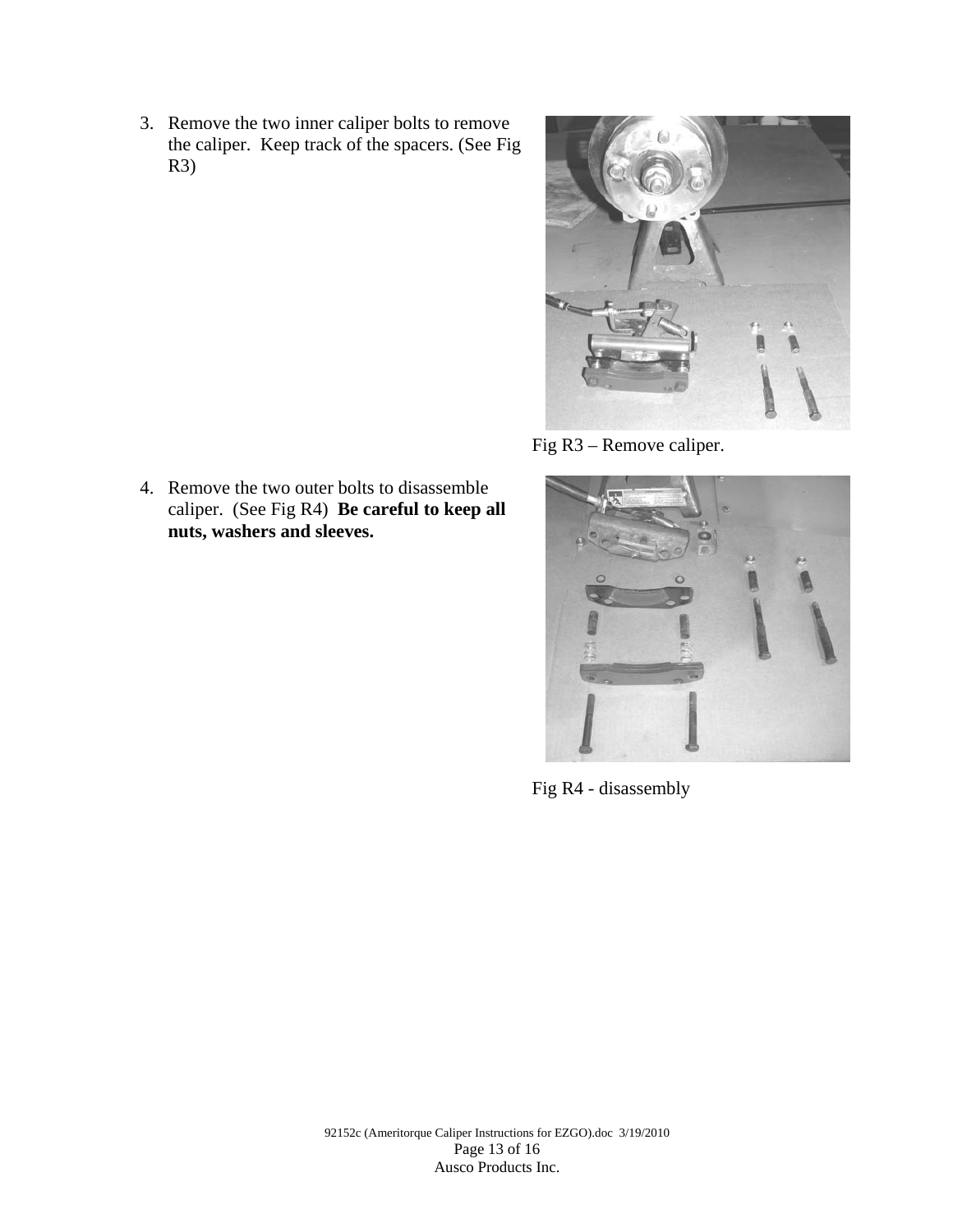Actuator Assembly

5. Insert outer bolts through the new thick outer brake pad. Place spacers over bolts and new springs over spacers. Place new thin inner brake pad over bolts and spacers. (See fig R5)

**Note: If your caliper originally had shim washers on the assembly bolts, re-install the original shim washers on the assembly bolts now.** (The shim washers that came with your new pad kit may be used later). Shim





6. Bolt brake pad assembly to actuator assembly. Be sure to install spring bracket and washer (washer goes between nut and spring bracket). Torque bolts to 30-35 ft-lbs. (See fig R6)



- 7. **Disconnect the cable from the caliper lever**. Place the caliper over the rotor. Check running clearance with the cable disconnected. Insert a 0.030 inch feeler gauge\* between back of rotor and inside brake pad in the center of the pad. (See Fig. R7) You should have some resistance but still be able to move the feeler gauges across the full width of the pad.
	- o **If you** *could not* **move the 0.030 inch gauge, disassemble the brake and add 1 shim washer to each assembly bolt (see fig R5).** Repeat steps 6&7

Fig R6 – Caliper re-assembly



Fig. R7 - Check pad clearance

\* A feeler gauge set can be purchased at your local auto-parts store.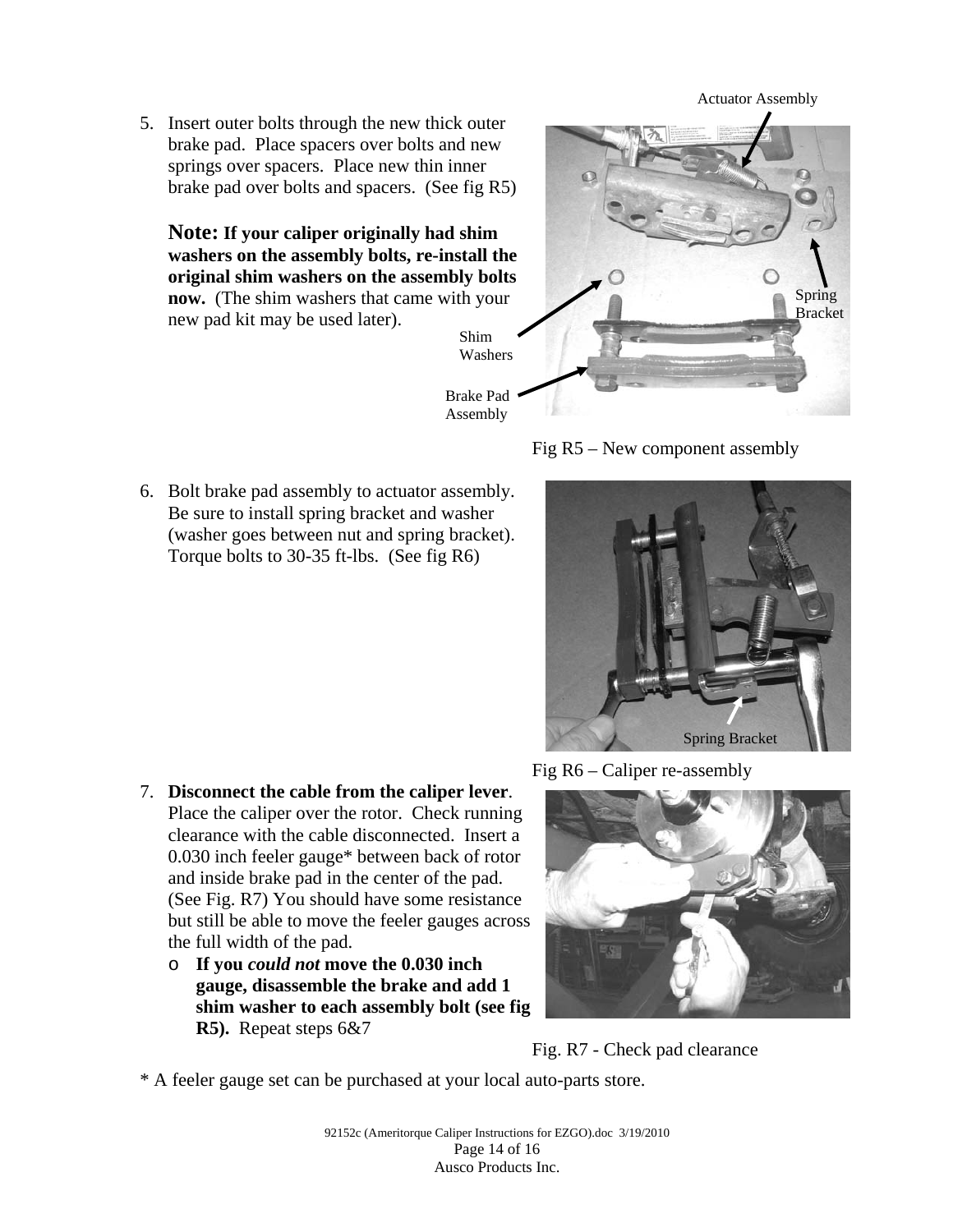- 8. Attempt to insert a 0.055 inch feeler gauge between back of rotor and inside brake pad in the center of the pad. (See Fig. R7) (You may need to stack gauges to equal 0.055) Try to move the feeler gauges across the full width of the pad.
	- o **If you** *could* **move the 0.055 inch gauge across the full width, disassemble the brake and remove one shim washer from each assembly bolt (see fig R5).** Repeat steps 6, 7 & 8.
- 9. Install caliper onto rotor. Orient brake so that mounting holes line up with the brake-mounting bracket. Brake lever actuation lever and spring are to be oriented toward back of vehicle. Cable bracket should be toward the front of vehicle and spring toward the rear. If not, you may have the left brake on the right side. (See Fig R8)
- 8. Insert bolt in long sleeve then install bolt with sleeve through front of caliper. Push mounting sleeves thru holes in brake until they hit the mounting bracket. Install short sleeve and nut over bolt on the back of caliper. Tighten nut to 20-25 ft-lb. (See Fig.'s R8 & R9)
- 9. Verify that brake caliper is sliding freely on mounting sleeves by pushing the caliper back and forth.
- 10. Re-connect brake cable to lever.
- 11. Adjust brake cable tension so that brake pads drag against rotor. (See Fig. R10) Then firmly actuate brake pedal a few times. Loosen brake cables just enough that the rotors spin freely. Firmly actuate pedals each time you make an adjustment. Cables should be tight enough for good pedal feel but not cause brake drag.

Suggested running clearance to rotor is 0.003" to 0.005".



Fig. R8 - Front view



Fig. R9 - Back view of caliper.



Fig. R10 Adjusting cable